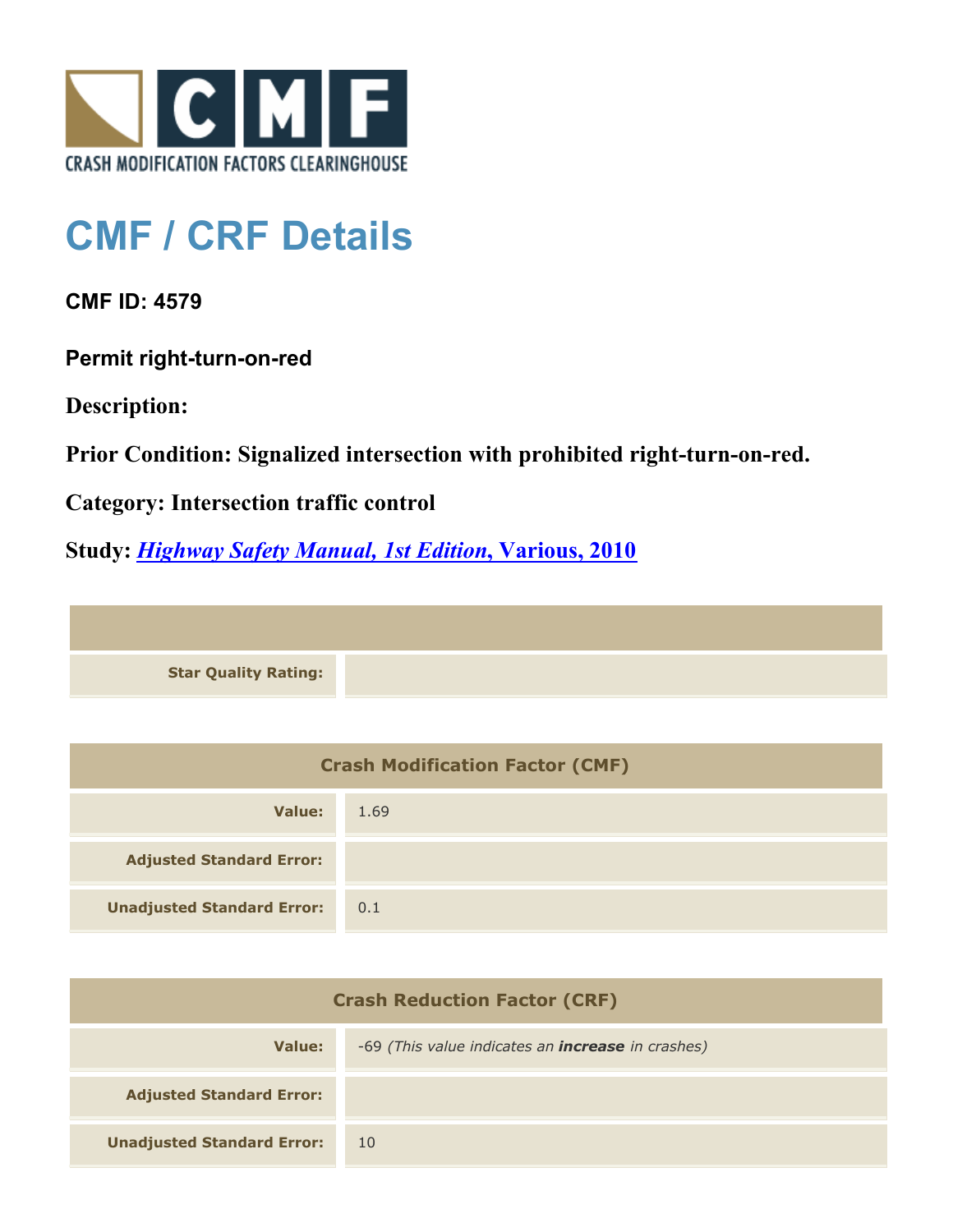| <b>Applicability</b>                    |                                           |
|-----------------------------------------|-------------------------------------------|
| <b>Crash Type:</b>                      | Vehicle/bicycle, Vehicle/pedestrian       |
| <b>Crash Severity:</b>                  | All                                       |
| <b>Roadway Types:</b>                   | Not specified                             |
| <b>Number of Lanes:</b>                 |                                           |
| <b>Road Division Type:</b>              |                                           |
| <b>Speed Limit:</b>                     |                                           |
| <b>Area Type:</b>                       | Not specified                             |
| <b>Traffic Volume:</b>                  |                                           |
| <b>Time of Day:</b>                     |                                           |
| If countermeasure is intersection-based |                                           |
| <b>Intersection Type:</b>               | Roadway/roadway (not interchange related) |
| <b>Intersection Geometry:</b>           | Not specified                             |
| <b>Traffic Control:</b>                 | Signalized                                |
| <b>Major Road Traffic Volume:</b>       |                                           |
| <b>Minor Road Traffic Volume:</b>       |                                           |